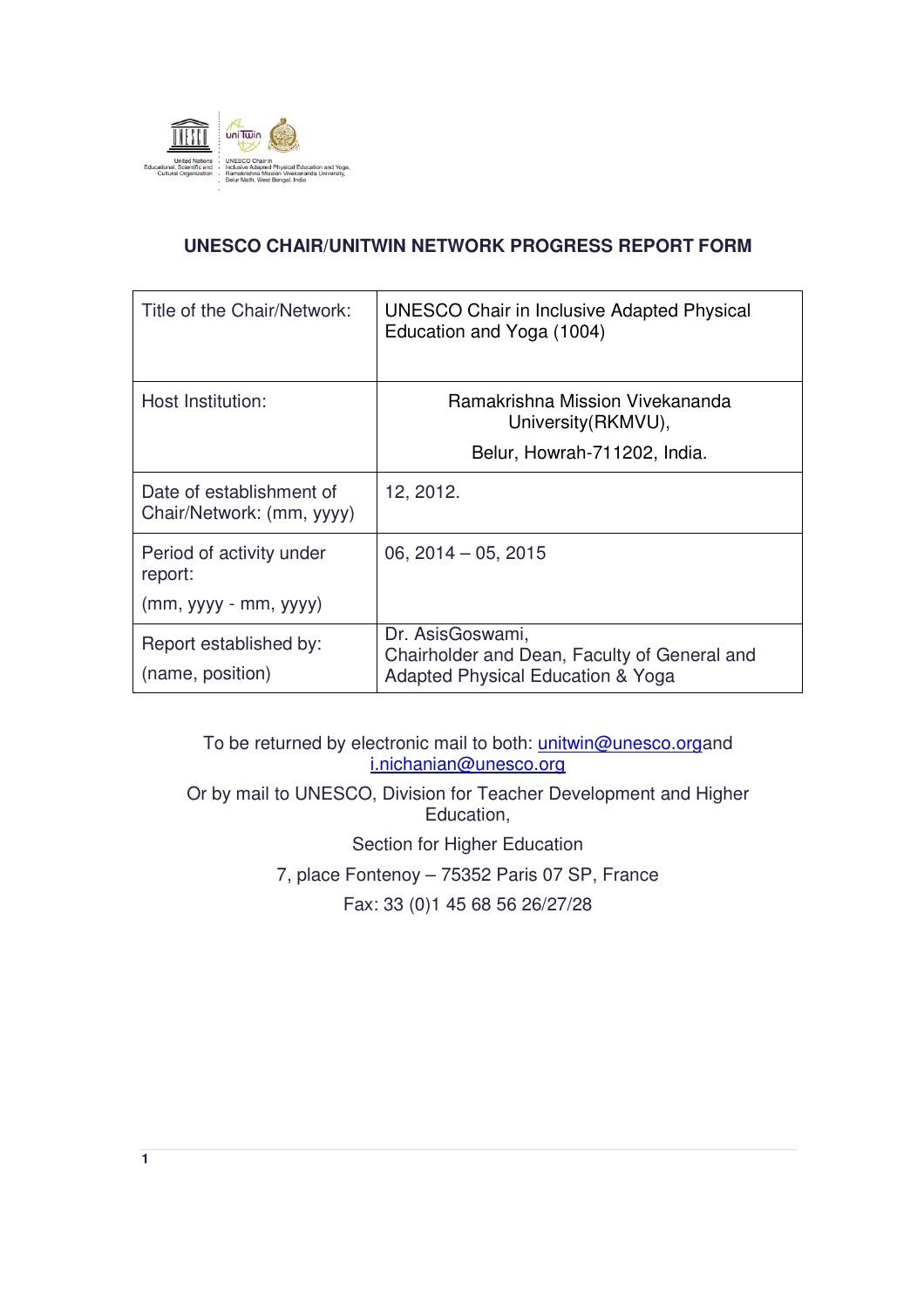

#### **1. Executive Summary:**

The focus of this year was on developing activities related to research in the specialized field. In addition to the academic activities that continue at the Offcampus Faculty Centre at Coimbatore, attempts were made to develop activities in the main campus at Belur and also at Narendrapur. Research activity in the field of Adapted Physical Activity has started at the Narendrapur campus.

Dr. Goswami had attended many meetings and conferences this year to build up inter-institutional exchanges. He has delivered a lecture in UNESCO organized international conference "Form Exclusion to Empowerment: The Role of ICTs for Persons with Disabilities" at New Delhi. He has also taken up a NME ICT project "e-PG Pathshala" and preparing postgraduate level econtent in the field of Physical education, sports and health education.

# **2) Activities:**  Overview of activities undertaken by the Chair during the reporting period **a) Education/Training/Research**  The Chair encompasses two Faculties of the University under the School of Rehabilitation Science and Physical Education: a) General and Adapted Physical Education and Yoga and b) Faculty of Disability Management and Special Education. **i)Education (leading to certificate)** The following courses are being conducted by the Faculty of General and Adapted Physical Education and Yoga(FGAPEY), RKMVU, on a regular basis. Ph.D. Master of Philosophy Master of Physical Education Bachelor of Physical Education Bachelor of Science in Physical Education Diploma in Physical Education In addition, a short term (Six weeks) course was organized on Special Olympics (SO)in collaboration with Special Olympics Bharat, India during May-June 2014.Dr. Asis Goswami taught 'Nutrition requirement of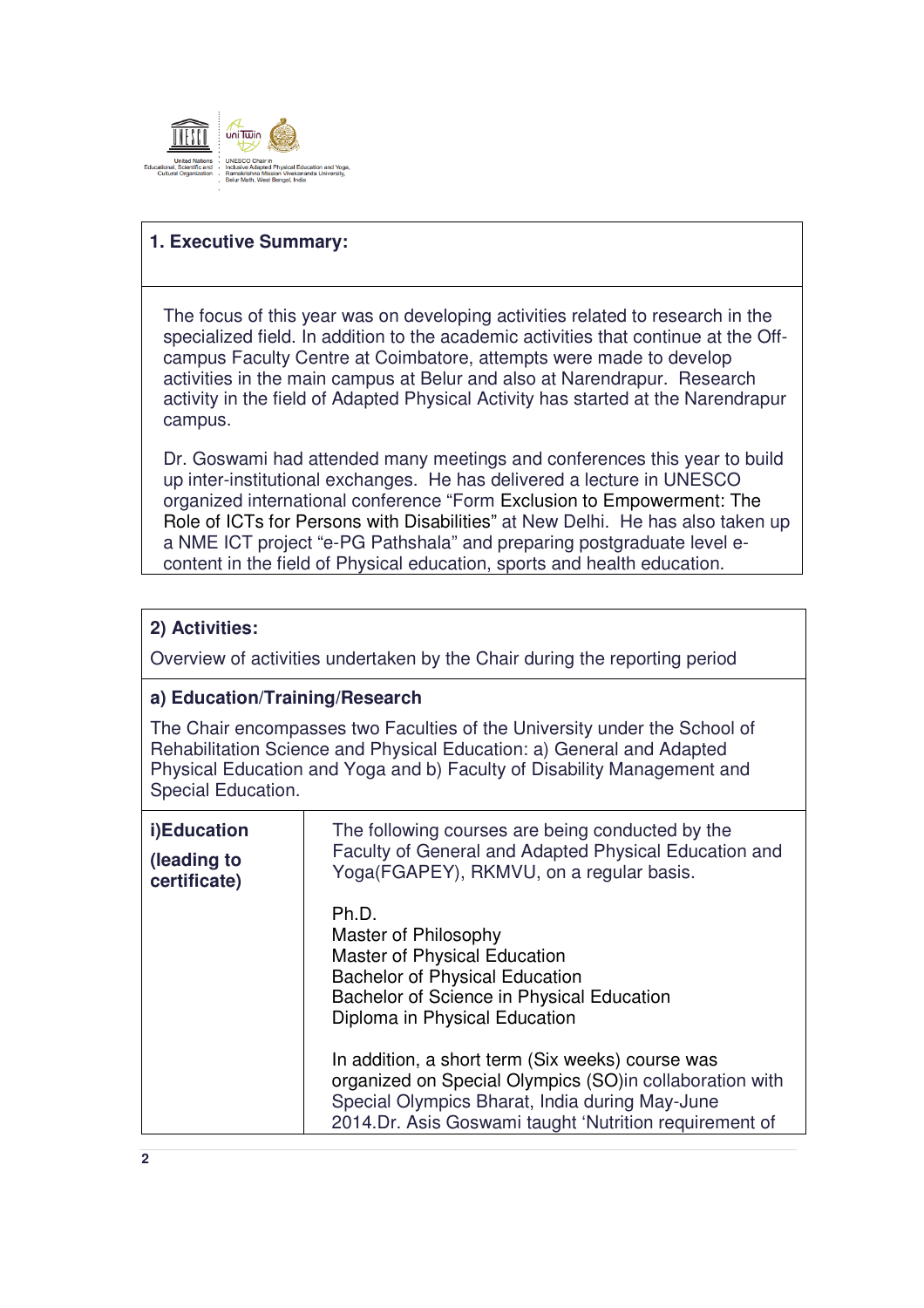

|               | disabled persons' in the course.                                                                                                                                                                                                                                                                                       |  |  |
|---------------|------------------------------------------------------------------------------------------------------------------------------------------------------------------------------------------------------------------------------------------------------------------------------------------------------------------------|--|--|
|               | The following courses are being conducted by the<br>Faculty of Disability Management and<br>Special<br>Education(FDMSE), RKMVU, Coimbatore, on regular<br>basis                                                                                                                                                        |  |  |
|               | Ph.D in Special Education (VI/HI/MR)<br>M.Phil in Special Education (VI/HI/MR)                                                                                                                                                                                                                                         |  |  |
|               | <b>Courses Recognized by Rehabilitation Council of India</b><br>(RCI)                                                                                                                                                                                                                                                  |  |  |
|               | M.Ed in Special Education (VI/HI/MR)<br>B.ED in Special Education (VI/HI/MR)<br>D.ED in Special Education (VI/HI/MR)<br>DSLI - Diploma in Sign Language Interpretation<br>Diploma in Theatre Arts for Holistic Development<br>(VI-Visual Impairment, HI-Hearing Impairment, MR-<br><b>Mental Retardation)</b>          |  |  |
| ii) Training  | 1. A capacity building workshop was held during 28 <sup>th</sup> -                                                                                                                                                                                                                                                     |  |  |
| (short term)  | 29 <sup>th</sup> November, 2014 for the internal faculty members<br>of GAPEY and FDMSE. Several new research ideas<br>were identified and discussed. This programme was<br>conducted by Dr. Asis Goswami.                                                                                                              |  |  |
|               | 2. Faculty of GAPEY conducted certificate course in<br>Yoga during the year 2014-2015 as add-on course in<br>which 57 students completed the course. Sri M. Ravi<br>and Sri U. Manickam have handled classes in the<br>certificate course.                                                                             |  |  |
| iii) Research | 1. Dr. Asis Goswami has started guiding research<br>students in the field of Adapted Physical Activity.<br>One student has joined under him and had enrolled<br>in the Ph.D. programme in the session 2014-15.<br>This student is working on the mobility and physical<br>activity needs of visually impaired persons. |  |  |
|               | 2. Twelve Ph.D. students are being supervised by the<br>colleagues.                                                                                                                                                                                                                                                    |  |  |
|               | 3. A proposal was submitted to University Grants<br>Commission for funding under the scheme "Centre                                                                                                                                                                                                                    |  |  |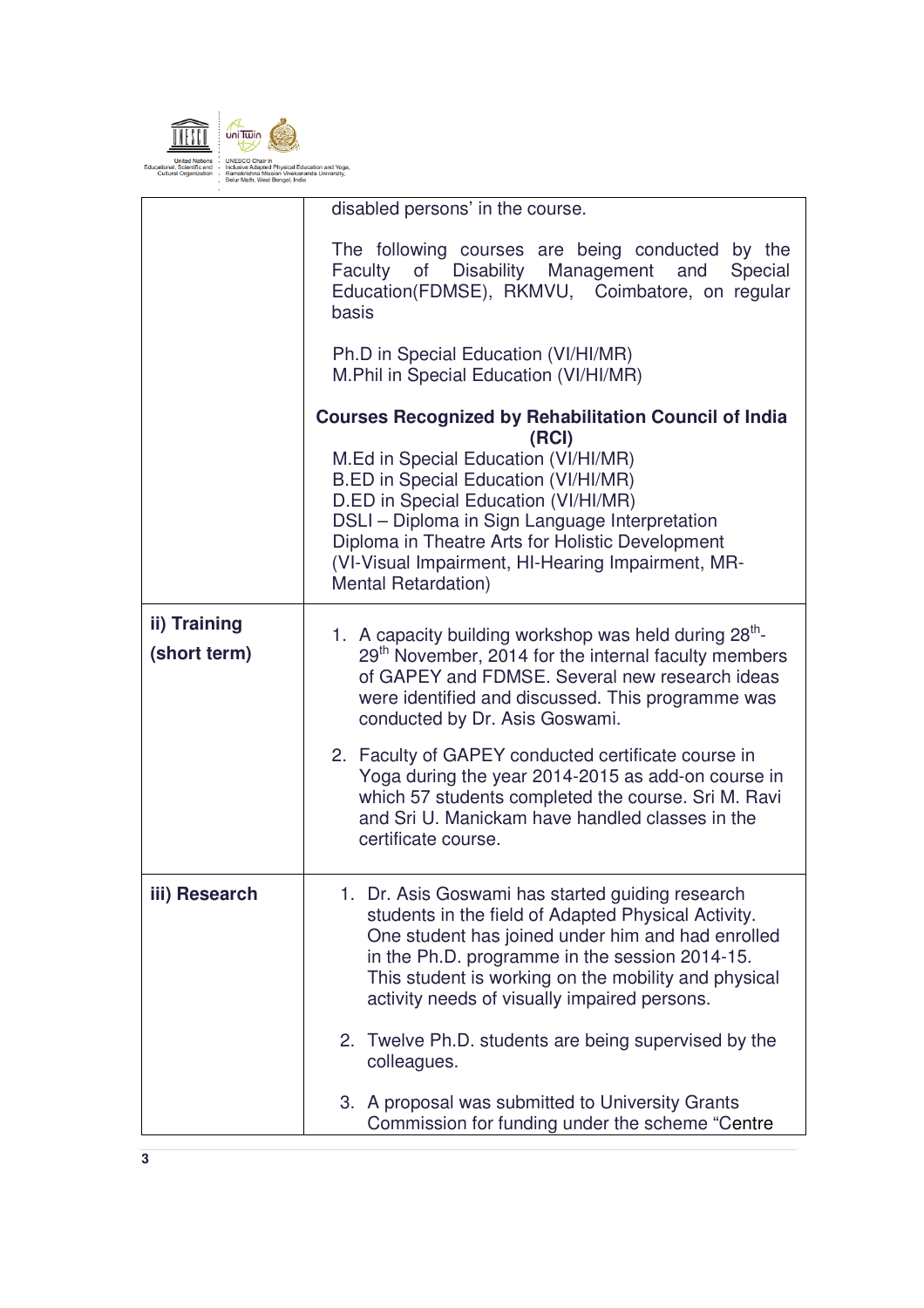

| of Excellence for Development of Sports (CEDS)".<br>4. Application for financial support was submitted to<br>University Grants Commission under the scheme<br>"Development of Sports Infrastructure and<br>Equipment". This proposal was approved. Sports<br>Science laboratory will be developed. This activity is<br>in progress. |  |
|-------------------------------------------------------------------------------------------------------------------------------------------------------------------------------------------------------------------------------------------------------------------------------------------------------------------------------------|--|
|                                                                                                                                                                                                                                                                                                                                     |  |
|                                                                                                                                                                                                                                                                                                                                     |  |

# **i) Key conferences and workshops hosted by the Chair**

The Ramakrishna Mission Vivekananda University was Organizing Partner for Special Olympics International Seminar on "Training for Sports Performance" held in Chennai during 24<sup>th</sup> to 27<sup>th</sup> August 2014. Seminar was a joint effort of the Special Olympics International and Sports Development Authority of Tamil Nadu.

The three day Seminar deliberations covered the following topics.

- 1. Pool and Open Water Swimming
- 2. Volley Ball and Beach Volley Ball
- 3. Cricket

The following experts from the Special Olympic International team conducted the seminar. Dr. A. Goswami had delivered key note address in this seminar.

## **ii) Other conferences/organizational activities undertaken by the Chairholder**

- a) Attended Academic Committee meeting at AJJNIHH, Mumbai on 12.09.2014 meeting to evaluate research proposals submitted for funding.
- b) Participated in "11th Meeting of Programme Advisory & Monitoring Committee (PAMC – TIDE)" at organized by KSCST, Bangalore on 26-27 Nov.2014.
- c) The Faculties of RKMVU in Coimbatore campus, FDMSE & GAPEY, had organized a National Seminar on "Assistive Technology in Education and Sports for Total inclusion of Persons with Disabilities" on 6-7th February 2015 in collaboration with the National Institute for Empowerment of Persons with Multiple disabilities (NIEPED) Chennai.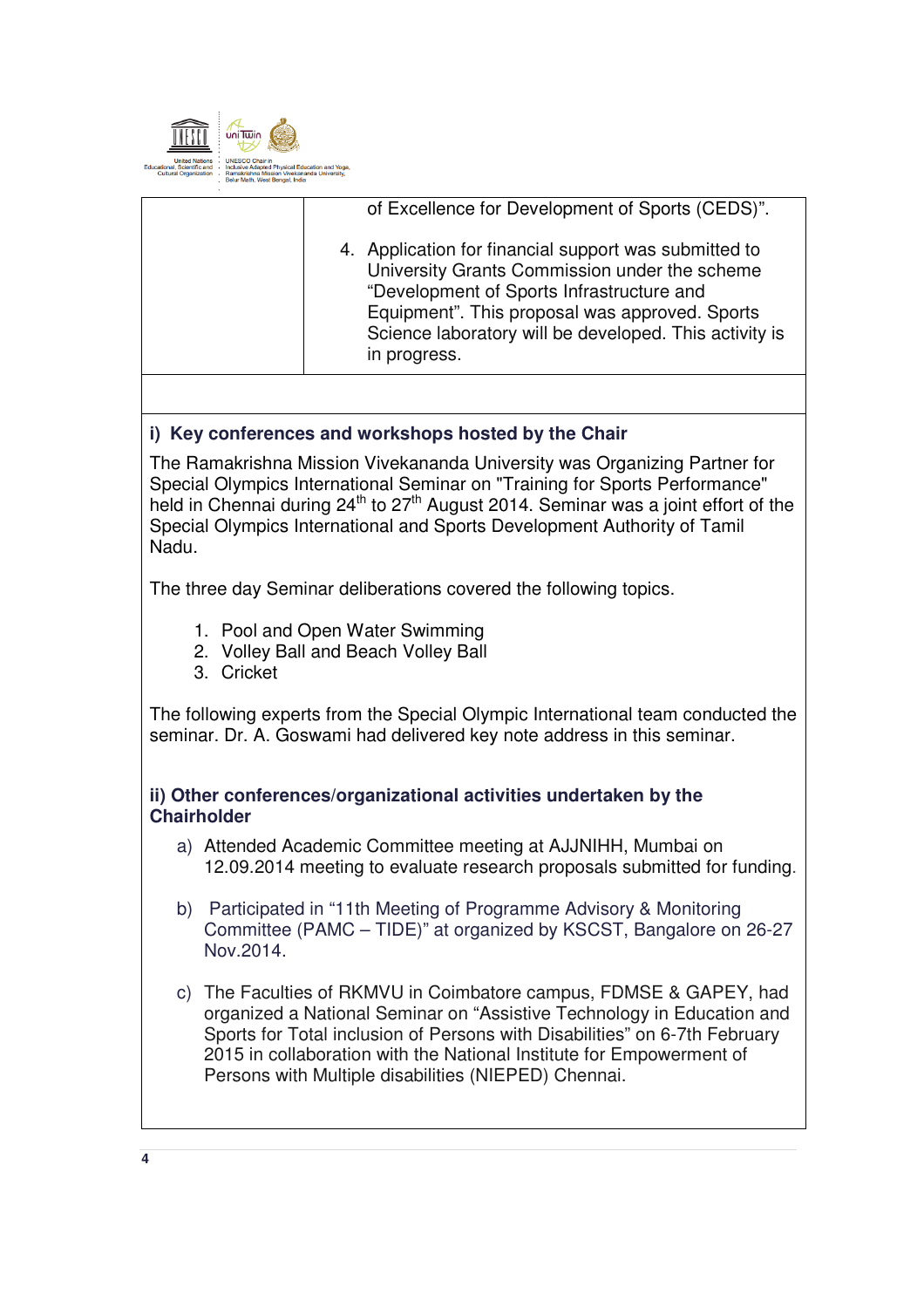

## **iii) A selection of conference presentations by the Chairholder and other colleagues**

#### **Lectures delivered by the Chairholder**:

- a) Delivered a lecture on "ICT, Adapted Physical Activity and Ergonomics design perspective" in HWWE 2014 conference at IIT Guwahati. Dec.1-5, 2014. He had also chaired a session.
- b) Attended workshop on "Kinanthropometry, Strength, Conditioning, Nutrition and Rehabilitation" held during 9-10 February, 2015 at Department of Sports Science, Punjabi University, Patiala and delivered a lecture on 'Rehabilitation'.

## **Lectures by colleagues**:

One paper was presented by Dr. M. Srinivasan at the "Assistive Technology in Education and Sports for Total inclusion of Persons with Disabilities" in Coimbatore.

Eight research articles were published in different journals and conference proceedings by the colleagues.

#### **c) Interuniversity Exchanges/Partnerships**

(principal exchanges/partnerships between the Chair and other institutions including UNESCO Chairs/UNITWIN Networks)

1. At present participating in a National Mission on Education through Information and Communication Technology (MNE ICT) project "e-PG Pathshala" to develop e-content in the field of "Physical Education, Sports and Health Education". The content is being developed for Post-Graduate level of Physical Education. These contents will be uploaded in INFLIBNET website.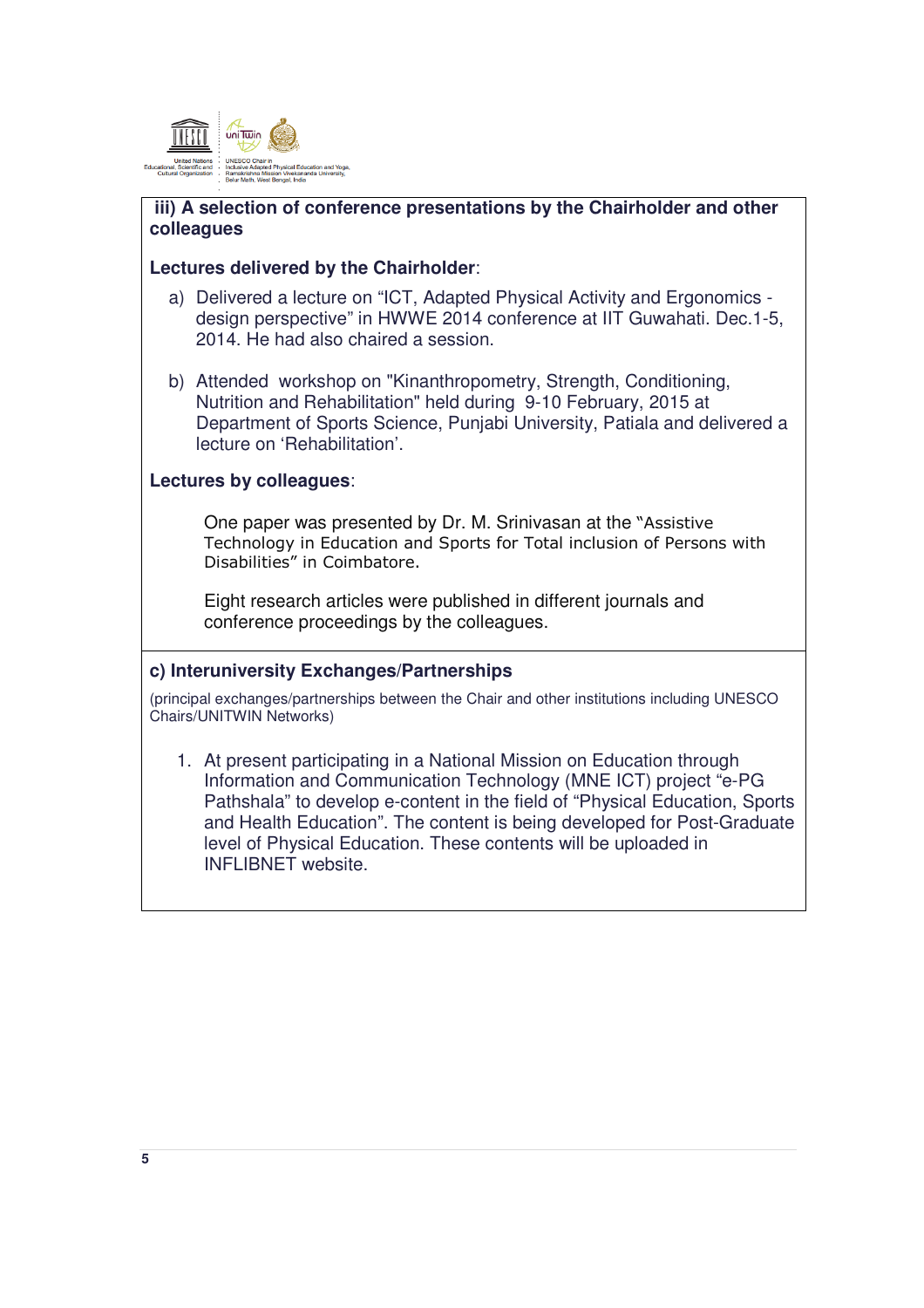

#### **d) Publications/Multimedia Materials**

(major publications and teaching/learning materials)

| Please tick relevant<br>fields of output and<br>indicate volume of<br>output: | <b>Books</b><br>Books (edited)<br>Books (chapters)<br>Monographs<br><b>Research Reports</b><br>Journal Articles (refereed)<br><b>Conference Proceedings</b><br><b>Occasional Papers</b><br><b>Teaching/Learning Materials</b><br>Multimedia Materials (CD-Rom)<br>Multimedia Materials (Video) | [tick]<br>[no.]<br>one<br>2 modules<br>one video |
|-------------------------------------------------------------------------------|------------------------------------------------------------------------------------------------------------------------------------------------------------------------------------------------------------------------------------------------------------------------------------------------|--------------------------------------------------|
|                                                                               | Multimedia Materials (Other)                                                                                                                                                                                                                                                                   |                                                  |
|                                                                               |                                                                                                                                                                                                                                                                                                |                                                  |

## **Details of major publications and materials.**

## **Journal of Adapted Physical Education and Yoga:**

Since 2011 GAPEY is running a bi-annual journal "The Journal of Adapted Physical Education and Yoga". Peer reviewed articles on Physical Education, Adapted Physical Education and Yoga are published in this journal. Research scholars, staff-members and students working in the area contribute to this journal.

# **Conference Proceedings**

One

## **Book Publication:**

 Dr. R. Giridharan has published a book an entitled "Adapted Physical Education – A Resource Manual".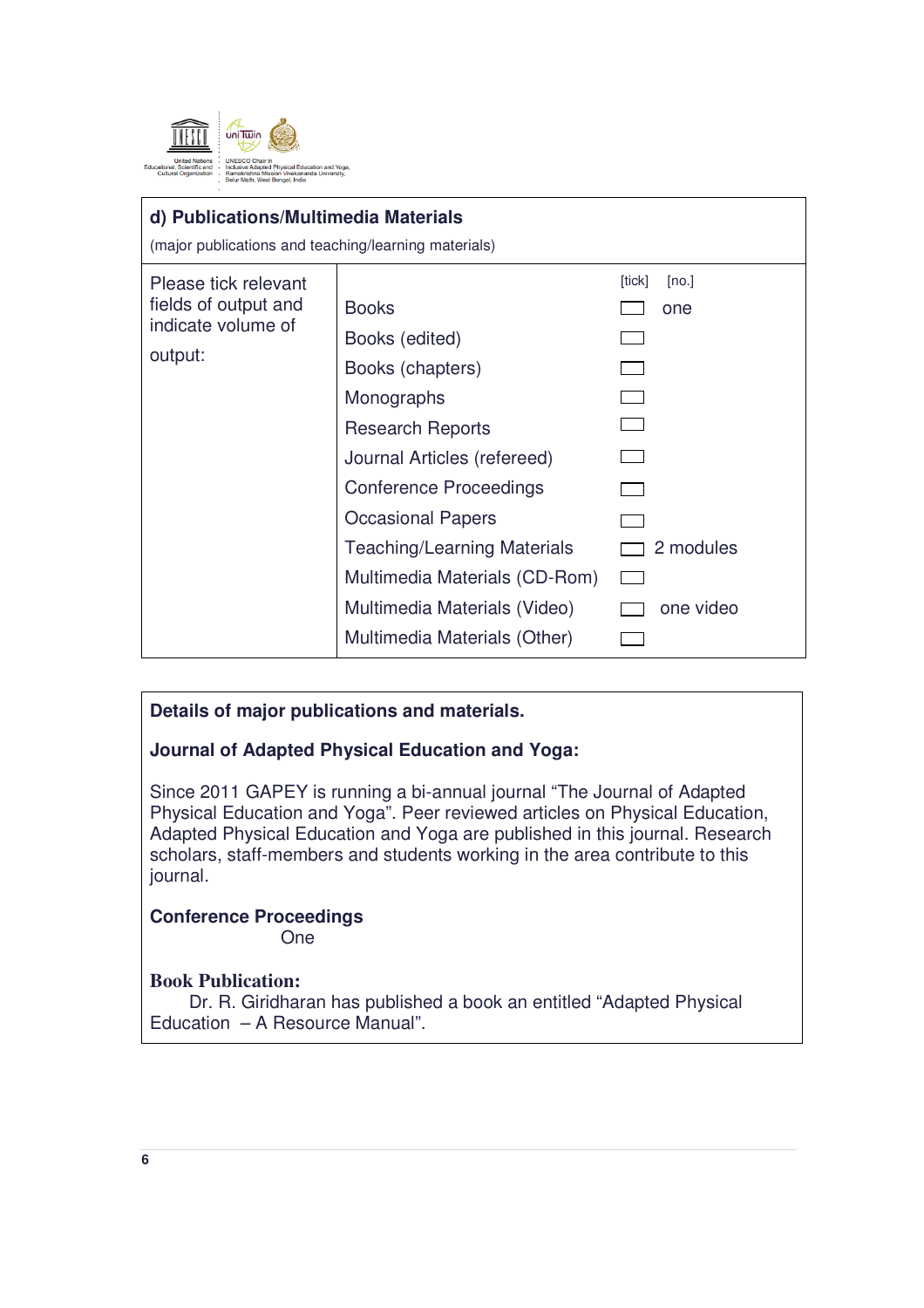

# e) **Cooperation with UNESCO Headquarters, Field Offices**

1. Attended the UNESCO organized international conference "Form Exclusion to Empowerment: The Role of ICTs for Persons with Disabilities" at New Delhi on November 24<sup>th</sup> 2014 and Delivered lecture on "Adapted Physical Activity programme for the disabled -the role of ICT".

**f) Other**(any other activities to report)

Ramakrishna Mission Vivekananda University faculty of GAPEY organized District Level Sports Meet for disabled persons.

Coimbatore District Sports Meet for Disabled was organized by GAPEY on 12.12.2014. Around 64 persons with disabilities from 6 different Institutions participated in the following events

1. Visual Impairment - Volleyball & Athletics 2. Hearing Impairment - Kabaddi & Athletics 3. Physically Challenged - Table Tennis, Badminton & Athletics 4. Intellectually Challenged - Throwball & Athletics

#### **3. Future Plans and Development Prospects:**

Outline of action plan for the next biennium and short/medium and long-term development prospects.

Please do not hesitate to refer to difficulties that the Chair has experienced (Not exceeding 300 words)

## **1. Establishment of Sports Science and Yoga research laboratory**

- **2. Starting of Sports Science and Yoga Course**
- **3. Sensory Park:** A plan for this project is ready. Possible funding sources are being identified.
- **4. Assistive Technology Cell:** Assistive technology enables the persons with disabilities to accomplish the different tasks independently. Accessible assistive technology improves functional capabilities of individual with disabilities. FDMSE would set up well equipped assistive technology cell that would work on development of screen reading hardware and software, speech recognition, hearing aids, cognitive assistance devices, mobility aids, pencil grips, light weight high performance wheelchair for sports, automatic door openers, alternative and augmentative communication.